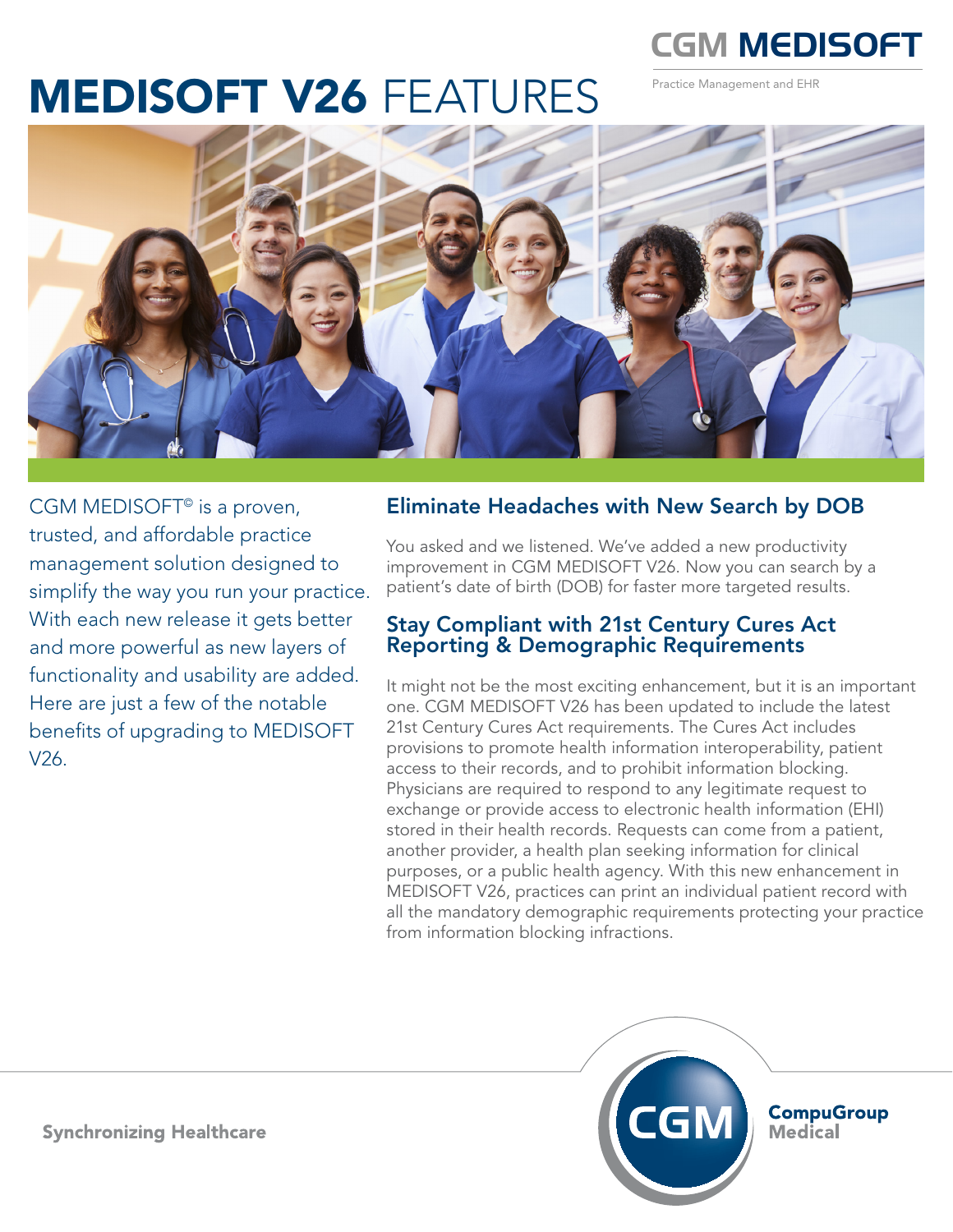# **CGM MEDISOFT**

Practice Management and EHR

#### Monitor Practice Performance with A New Financial KPI Dashboard

The Practice Financial Dashboard in CGM MEDISOFT V26 is an executive summary of your key financial performance metrics. This report details your charges, adjustments, and payments for the selected month and year and compares it to the prior month and year.

By closely monitoring this dashboard, you can keep your finger on the pulse of your practice, quickly diagnosis problems, and create a care plan to keep your practice's financial health on track.



## Analyze Visit Data with New Patient Encounters KPI Dashboard

The new Patient Encounters Dashboard in CGM MEDISOFT V26 provides year-over-year comparisons for critical patient data. Use this dashboard to determine if your patient visit count is growing or shrinking. Identify your patient no show rate and compare it to the previous year. See the impact on your revenue cycle with a year-over-year comparison of average charges per visit. This valuable data helps you understand patient dynamics and how it is impacting the overall financial health of your practice.



**CompuGroup Medical**